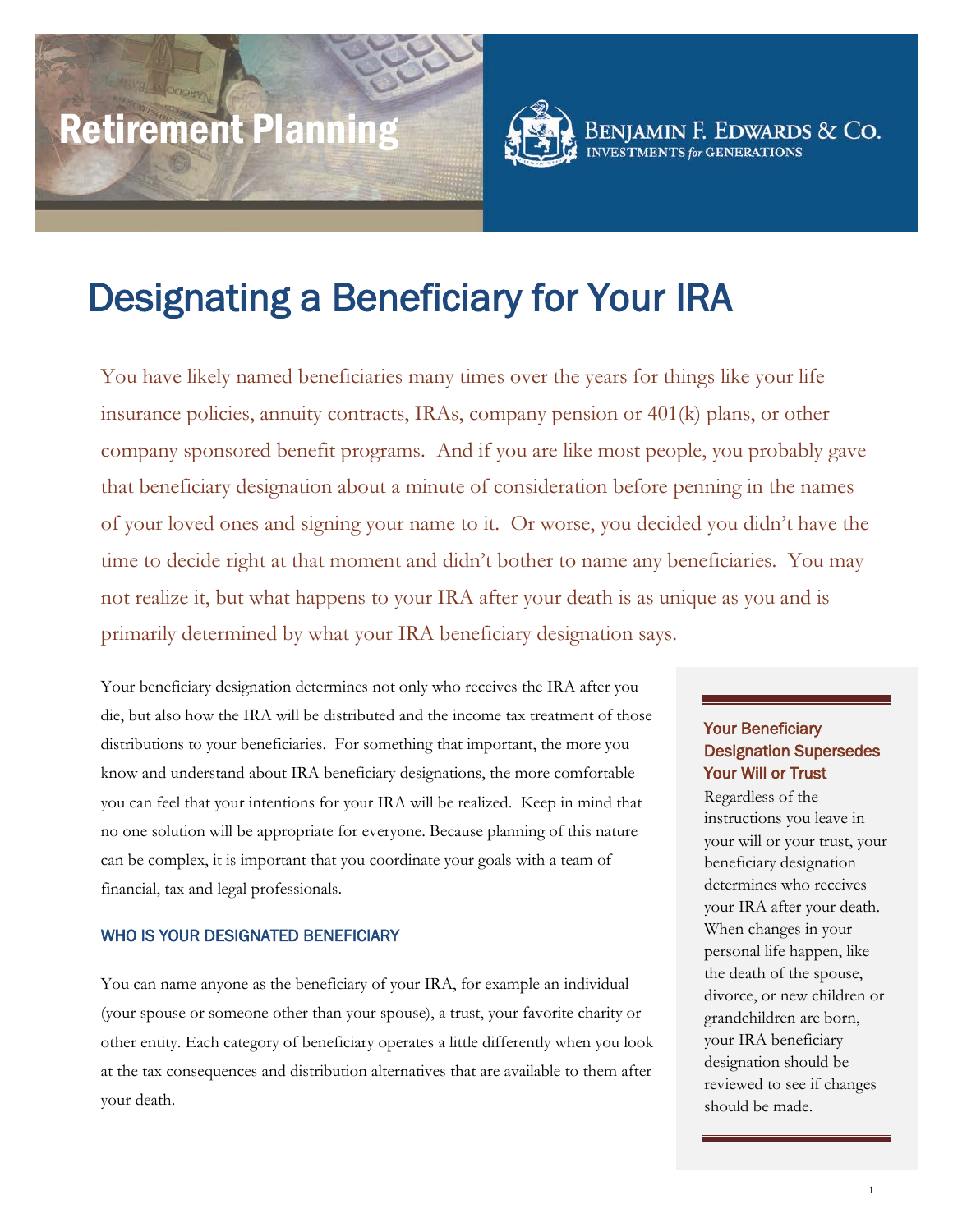On September 30th of the year following the year of your death, the "designated beneficiary" of your IRA is determined. This term carries special meaning under IRS rules. This is the individual whose life expectancy will be used to determine how long distributions can be extended from the IRA after death. Because distributions from an IRA are generally taxable to the beneficiary as he or she receives them, the timing of those distributions or how many years they have to receive them can have a significant impact on the tax burden you are leaving your beneficiary after your death. He or she must be an individual who can be identified through the beneficiary designation or plan document. If a beneficiary cashes out his or her entire balance by September 30th of the year following death, he or she will no longer be considered a designated beneficiary, therefore his or her life expectancy will not be taken into account for calculating the distributions required from the IRA.

Beneficiaries have until December 31st of the year following the year of death to consider their options and receive their first required minimum distribution (RMD). An RMD is the amount the IRS requires a beneficiary to withdraw from the IRA each year.<sup>[1](#page-0-0)</sup>

## WHEN YOU DIE WITHOUT A BENEFICIARY

If you die without having named a beneficiary, a beneficiary will be designated for you according to your IRA's trust or custodial agreement. Typically, these agreements will designate your surviving spouse as your beneficiary if you are married at the time of death. If you are not married, your estate may automatically become the beneficiary of the IRA.

Because failing to designate your own beneficiary takes away your control, it is not only important that you name a beneficiary for your IRA, but you should name both a primary and a contingent beneficiary. A contingent beneficiary will inherit your IRA only in the event that you have no remaining primary beneficiaries at the time of your death. This will provide an extra layer of protection in the event you and your primary beneficiary should die together or your primary beneficiary predeceases you. It will also provide additional flexibility for the beneficiaries that survive you.

## NAMING INDIVIDUALS (SPOUSE OR NON-SPOUSE)

 $\overline{a}$ 

Your spouse can take advantage of certain tax benefits that are not available to other beneficiaries. If the IRA is not needed right away, your spouse can roll your IRA into an IRA of his or her own, possibly deferring income taxes and letting the IRA continue its tax deferral for a longer period of time. In treating the IRA as his or her own, your surviving spouse can take distributions as desired[2](#page-1-0) and name new beneficiaries to inherit the assets at his or her death. Instead of a rollover, your spouse can also elect to use the IRA for income as a beneficiary by keeping the assets in an inherited IRA, and thereby avoiding the IRS 10% early withdrawal penalty if they are not age 59½ or older at the time they take distributions.

<sup>&</sup>lt;sup>1</sup> An RMD is also the amount the IRS requires an individual to withdraw each year from their traditional IRA or employer*sponsored plan starting at age 70 ½.*

<span id="page-1-0"></span><sup>2</sup> *Distributions prior to age 59 ½ may be subject to an IRS 10% early withdrawal penalty*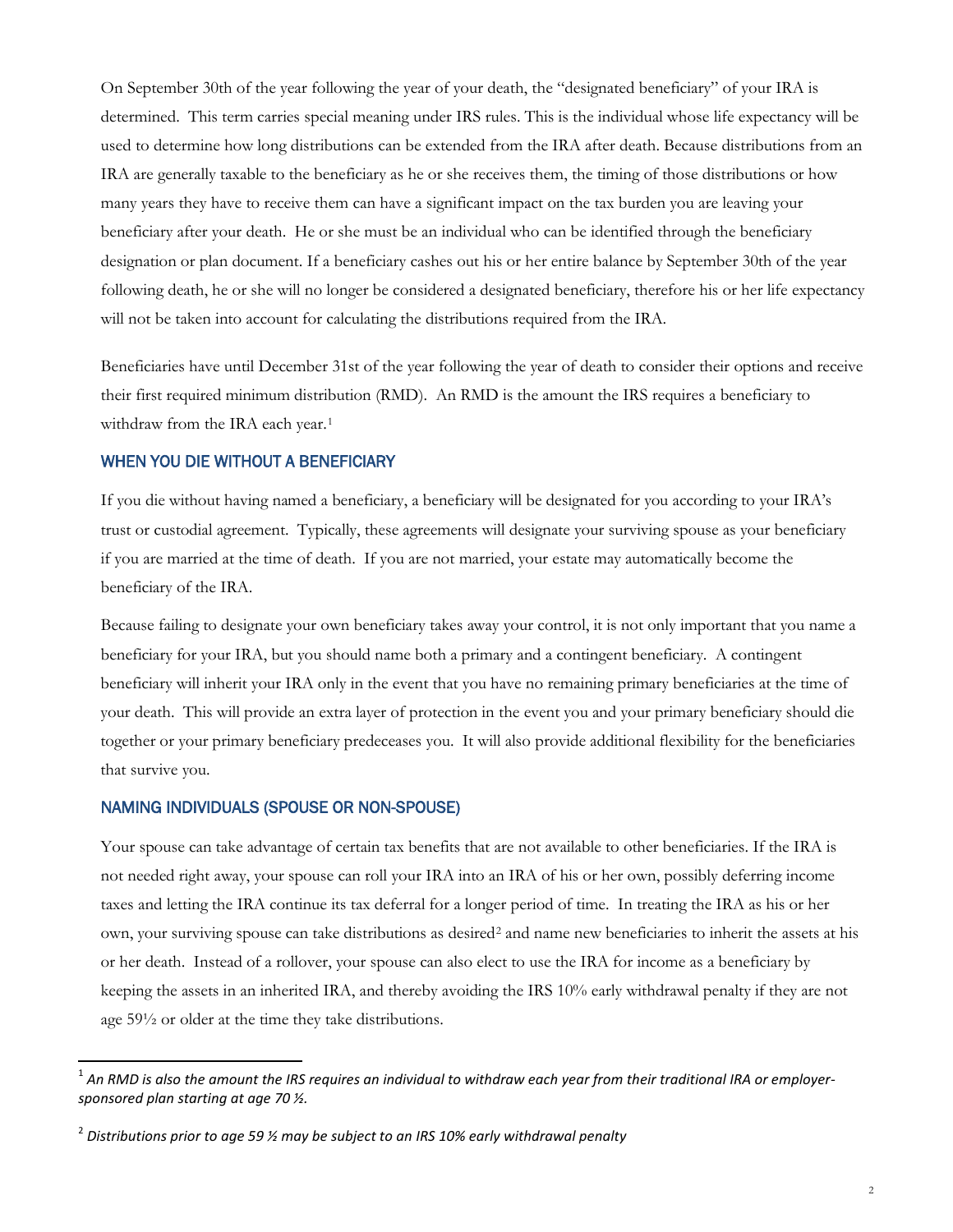A non-spouse beneficiary has fewer choices when he or she inherits IRA assets. For example, a non-spouse beneficiary cannot roll the assets into his or her own IRA. Instead, the beneficiary must establish an inherited IRA (sometimes referred to as a deceased IRA, "for the benefit of" or FBO IRA). With an inherited IRA, the distributions are generally required to begin no later than December 31st of the year following the year of death. Naming younger individuals, like children or grandchildren, allows for a longer payout period because the IRA can be distributed over each beneficiary's own life expectancy if they establish separate inherited IRAs. These inherited IRA RMDs allow the tax deferral to continue and spread the income tax liability out over a number of years. This is sometimes referred to as a "stretch IRA" strategy. If you would like more information about this strategy, please ask your Benjamin F. Edwards financial consultant for a customized illustration showing how this strategy might work for you and your beneficiaries.

#### NAMING ENTITIES (ESTATE, TRUST OR CHARITY)

When the non-spouse beneficiary is not an individual, but is an entity like your estate, a trust or charity, the alternatives available are even more limited. Careful consideration should be given before naming an entity as your IRA beneficiary.

*Your Estate* – If you decide to name your estate as the primary beneficiary of your IRA, your will becomes the governing document in distributing the assets. Any beneficiary of your estate who is not the named executor will have no direct control over the IRA. The executor will make any investment and distribution decisions for the inherited IRA. Generally, the life expectancy option is not available if your estate is named as your beneficiary and many times this means the IRA must be distributed in full within a year of death as the estate is settled and closed. In addition to the income tax liability created through a lump sum distribution such as this, when your estate is named as your beneficiary, your IRA assets, along with the other assets of your estate, will go through probate where delays and fees could tie them up.

*A Trust* – Naming a trust as the beneficiary of your IRA can be beneficial when there is a need to have additional control over or protection of the IRA assets. Trusts are typically used in situations where you want to name minors as your beneficiaries, you have beneficiaries who are not capable of managing the assets or aren't financially stable, there is a second marriage, or the trust is being used to resolve an estate tax issue. After your death, an inherited IRA would be established and the trustee of the trust would make any investment and distribution decisions. An inherited IRA with a trust beneficiary may pay RMDs over a life expectancy period, generally over the life of the oldest beneficiary of the trust, only if the trust is a "qualified trust". This term also carries special meaning with the IRS so ask your attorney to review your trust to determine if it is a qualified trust before designating it as the beneficiary of your IRA.

As beneficiary, the trust is generally required to pay the income tax liability associated with the inherited IRA distributions. Once received by the trust, the distribution of the trust assets to the trust beneficiaries will depend on the terms of the trust document, and in some circumstances the income tax liability for the inherited IRA may be passed through to the trust beneficiary. Because the trustee of the trust may not desire to keep the trust open and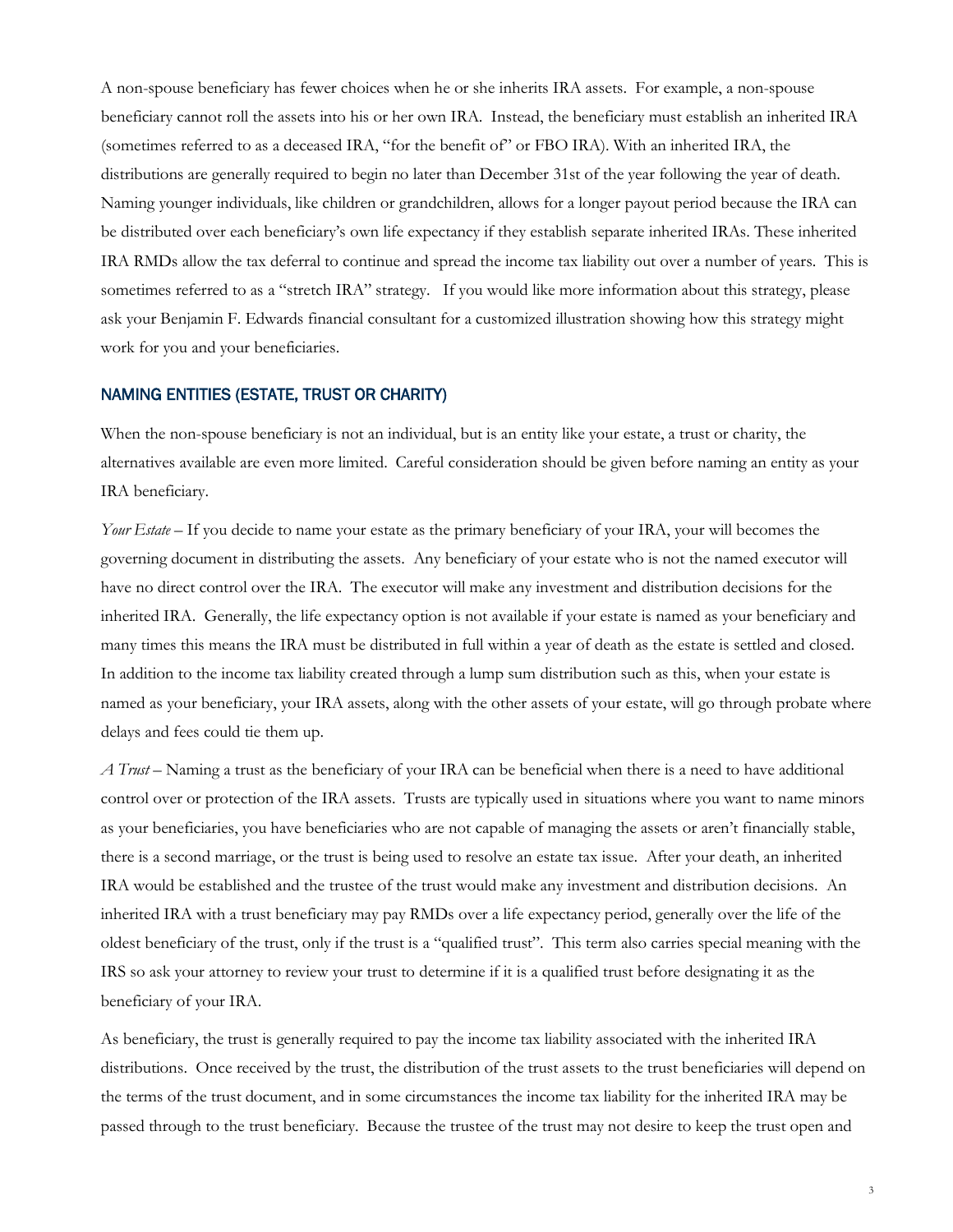have ongoing costs for administering the trust for the life of the oldest trust beneficiary, many times the distributions and subsequent tax liabilities from the inherited IRA are accelerated.

*A Charity* – If you have a favorite charitable organization you would like to name as beneficiary of your IRA, distributions to the charity do not create an income tax liability because charitable organizations are tax exempt. In addition, your estate may enjoy tax savings in the form of an estate tax charitable deduction. For this reason, most charities will request the IRA be paid in a lump sum distribution, even though other alternatives may be available. If you plan to make a charitable bequest at death, consider leaving your IRA to the charity and other assets (with no deferred income taxes) to your family.

### WHEN MULTIPLE BENEFICIARIES ARE INVOLVED

If you want your IRA to be divided among multiple beneficiaries, carefully consider how you want it divided and clearly indicate this information on your IRA beneficiary designation form. Most IRA custodians will automatically assume you want to split the IRA equally between the beneficiaries, unless you indicate otherwise. In addition, if you have multiple primary beneficiaries, and one of those beneficiaries dies before you, most IRA agreements will divide the IRA equally among the remaining surviving beneficiaries at the time of your death.

In a typical IRA beneficiary designation, you would name all the intended beneficiaries and the percentage of the IRA each is to receive. At times, the

following terms are used in lieu of naming all the intended individuals: *Per Stirpes* – means to divide the assets by a class or group of heirs. Meaning "by

roots", per stirpes beneficiary designations allow the assets to pass to others represented in a group, each receiving their proportional share. For example, let's say you named your wife as your primary beneficiary and your four children per stirpes, as your contingent beneficiaries. Your wife and one of the four children predecease you. The deceased child had three children, all living at the time of your death. These three grandchildren will share equally in one-fourth of your IRA, the share the deceased parent would have taken if still alive. The three living children will also each receive one-fourth of the estate.

*Per Capita* – means to divide the assets in equal shares by the total number of individuals represented by the group. Using the same example as above, but instead naming the four children per capita, the six surviving beneficiaries (the three children and three grandchildren) would all receive equal shares or one-sixth of your IRA.

# Beneficiary Designations to Avoid

When it comes to beneficiary designations, it is important to be as specific as possible. Avoid general or overly broad categories of beneficiaries like all my living children, all dependents, per my issue, or per law. These types of designations make it difficult to identify who you intended and many financial institutions will not accept them because of that reason. Make sure you identify your beneficiaries by name and whenever possible include the beneficiary's date of birth and social security number.

Per stirpes and per capita are complicated terms. Consult your legal advisor if you are considering these terms as part of your beneficiary designation.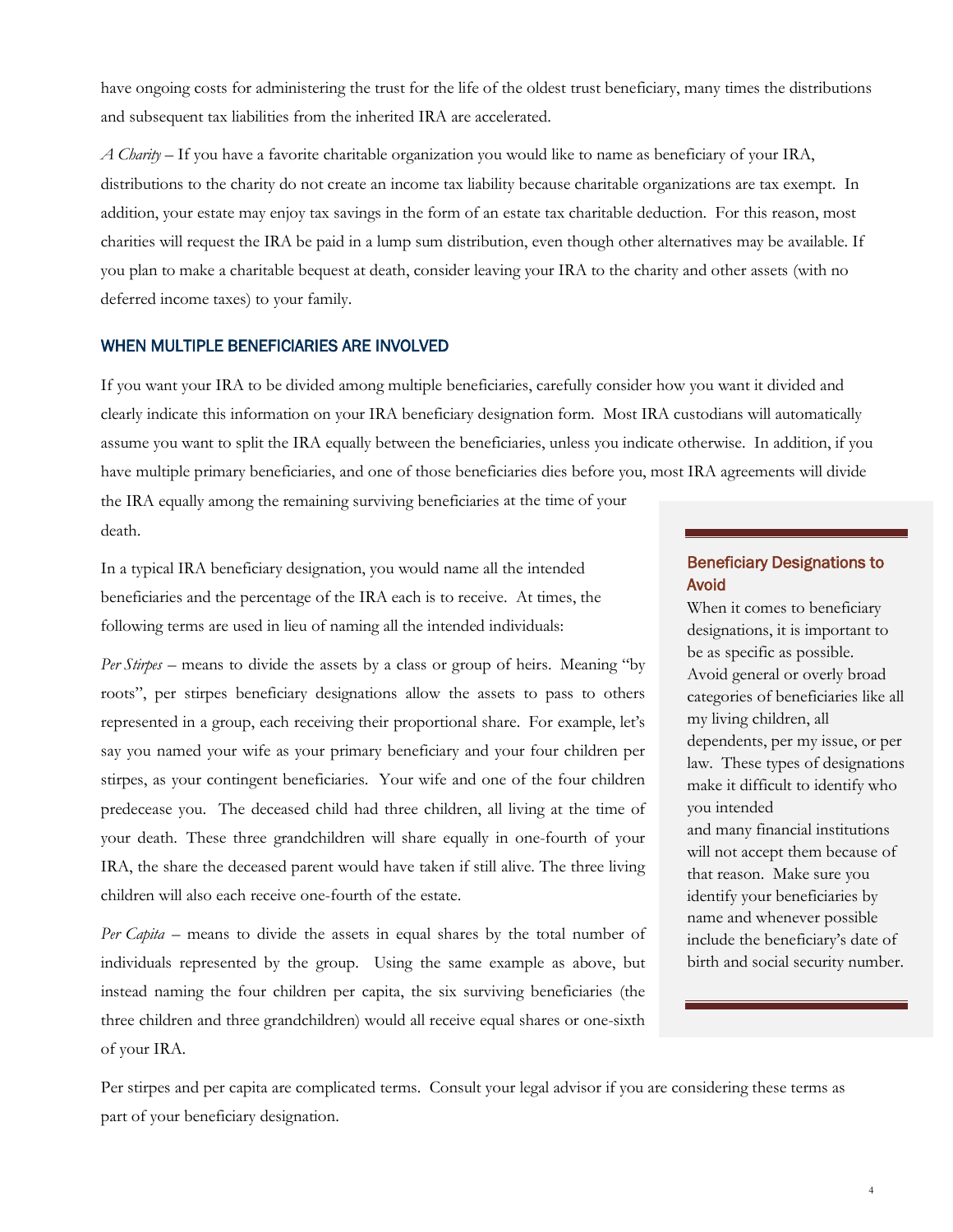## QUALIFIED DISCLAIMERS

Any beneficiary has the right to disclaim or refuse inherited IRA assets. With a qualified disclaimer, the individual disclaiming the assets would not be subject to income taxes on the assets refused.

For a qualified disclaimer to be executed, Internal Revenue Code Section 2518 requires the following:

- 1. The disclaimer must be in writing.
- 2. The disclaimer must be made within nine months of when the beneficiary attains the right to the property (usually within nine months of death).
- 3. The beneficiary may not have accepted any of the property or benefits of the property prior to executing the disclaimer.
- 4. The beneficiary cannot direct who receives the property being disclaimed.

Generally, the disclaimed assets will pass to the next beneficiary in line according to the beneficiary designation and/or the IRA custodial agreement.

### TAX CONSIDERATIONS AND PENALTIES

Upon your death, the fair market value of your IRA, whether it is a traditional IRA or Roth IRA, will be included in your estate for estate tax calculations. Withdrawals made after your death from traditional IRAs (including rollover IRAs) are generally taxed as ordinary income to the individual or entity that receives the distribution. However, withdrawals from Roth IRAs are income tax-free to your beneficiaries if certain circumstances are met. Your beneficiaries can receive tax-free withdrawals after your death if you have had the Roth for at least 5 years. Otherwise, any earnings distributed prior to the end of the 5 year period would be taxable. Because ordering rules apply to Roth IRA distributions, all contributions and converted balances must be withdrawn first, before any earnings can be distributed.

Although a 10% IRS early distribution penalty generally applies to any withdrawals you take prior to age 59 ½, distributions made to your beneficiaries from an inherited IRA after your death are not subject to the penalty, regardless of the beneficiary's age.

## CHANGING BENEFICIARIES

It is easy to update your beneficiary designation and changes can be made at any time. However, if you live in a community property state, and you name someone other than your spouse as your beneficiary, your spouse will have to sign their consent to the IRA beneficiary designation.

Without your spouse's consent, they may still be entitled to a portion of the IRA even if they were not named on the beneficiary form due to state law. Currently, the states that have such laws are Arizona, California, Idaho, Louisiana, Nevada, New Mexico, Texas, Washington, and Wisconsin.